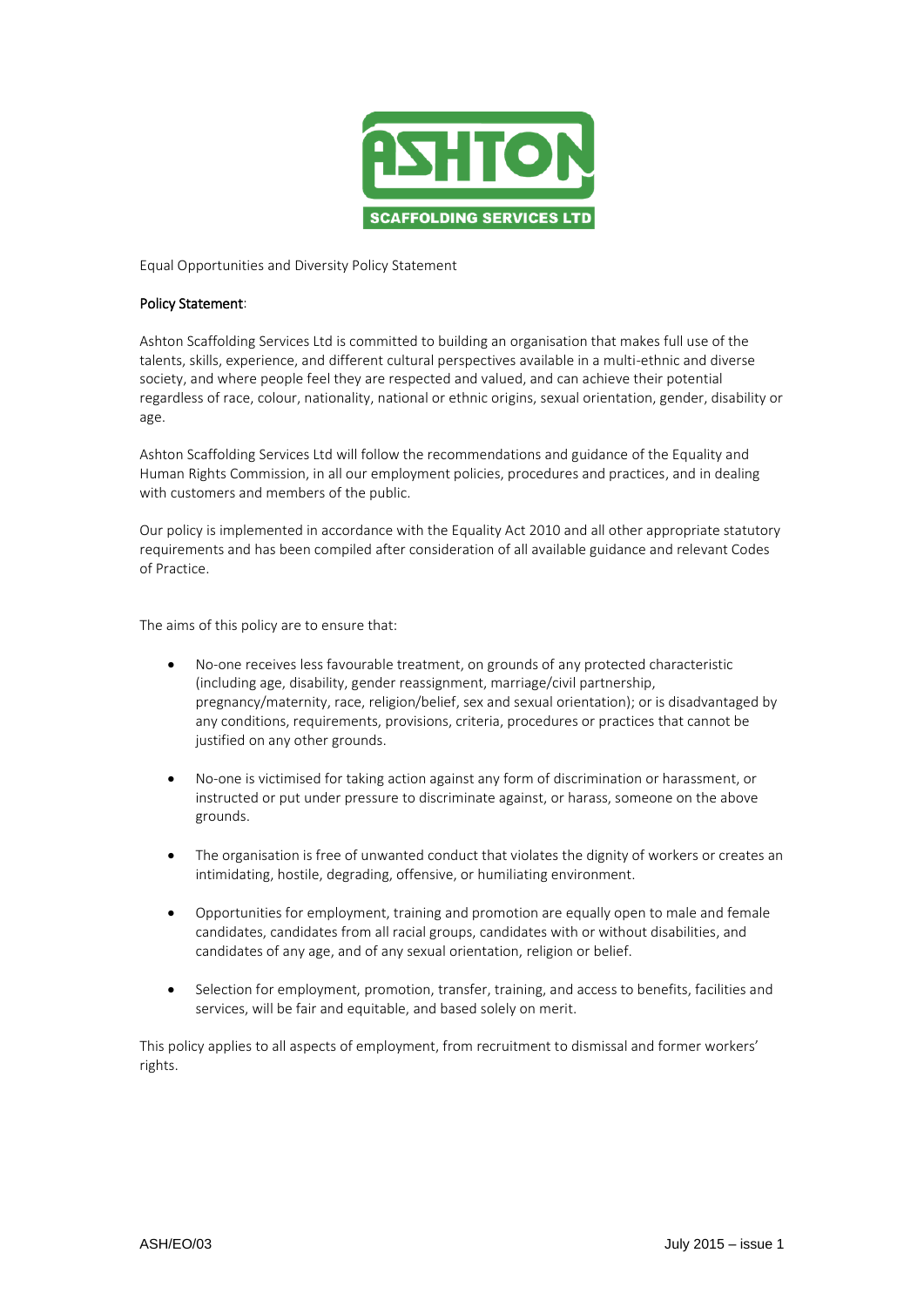We will take the following steps to put the policy into practice and make sure that it is achieving its aims:

- 1. The policy will be a priority for the organisation.
- 2. Paul Farmer, Co. Director will be responsible for the day to day operation of the policy.
- 3. The policy will be communicated to all workers and job applicants, and will be placed on the company's intranet and website.
- 4. Workers and their representatives and trade unions (if applicable) will be consulted regularly about the policy, and about related action plans and strategies.
- 5. All workers will be informed upon induction, on their rights and responsibilities under the policy, and on how the policy will affect the way they carry out their duties. No-one will be in any doubt about what constitutes acceptable and unacceptable conduct in the organisation. Unacceptable conduct includes discrimination and harassment at work-related social functions.
- 6. Managers and workers in key decision-making areas will be informed on the discriminatory effects that provisions, practices, requirements, conditions, and criteria can have on some groups, and the importance of being able to justify decisions to apply them.
- 7. Complaints about discrimination or harassment in the course of employment will be regarded seriously, and may result in disciplinary sanctions, and even dismissal. The grievance procedure will be published in a form that is easily accessible.
- 8. Opportunities for employment, promotion, transfer and training will be advertised widely, internally and externally, and all applicants will be welcomed, irrespective of race, colour, nationality, ethnic or national origins, gender, sexual orientation, disability, age, religion or belief.
- 9. All workers will be encouraged to develop their skills and qualifications, and to take advantage of promotion and development opportunities in the organisation. All employees carrying out work of 'equal value' will receive equal pay, regardless of their sex, race or any other protected characteristic, and equal pay audits will be carried out as necessary.
- 10. Selection criteria will be entirely related to the job or training opportunity.
- 11. We will make reasonable changes to overcome physical and non-physical barriers that make it difficult for disabled employees to carry out their work, and for disabled customers to access our services.
- 12. We will take a flexible approach to working arrangements. We will consider requests for changes carefully and objectively, and will accommodate them unless it would cause significant difficulties to the business or employees.
- 13. Information on the ethnic and racial background, gender, disability, and age of each worker and applicant for employment will be collected and analysed, to monitor each stage of the recruitment process. The information will be held in strictest confidence and will only be used to promote equality of opportunity. Information about the religion/belief and sexual orientation of employees may also be monitored. Monitoring may include promotion and training if necessary.
- 14. If the data shows that people from particular groups are under-represented in particular areas of work, lawful positive action training and encouragement will be considered for workers and